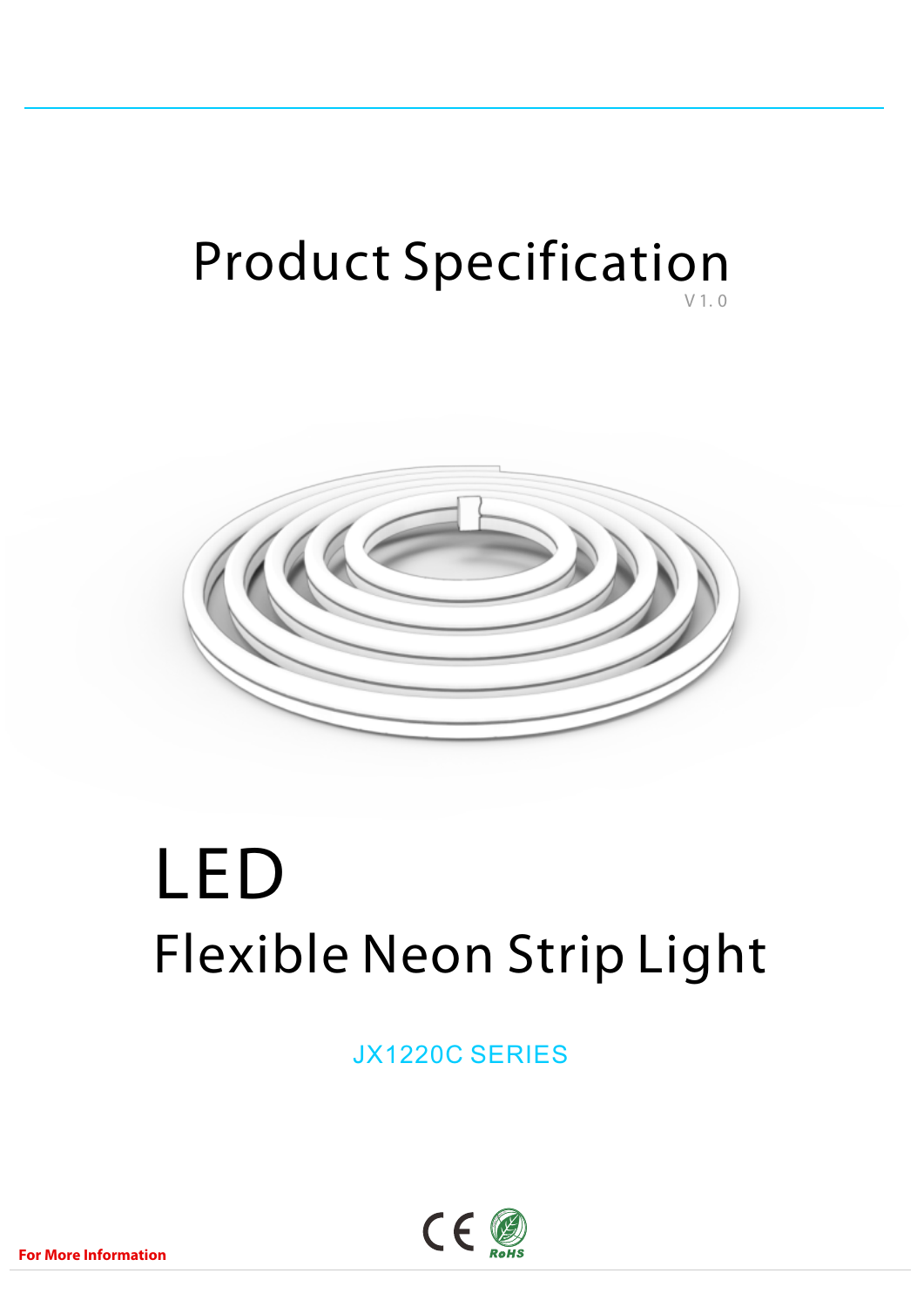



#### Guide Icon



#### Product Ordering Code



#### **Physical Specifications**

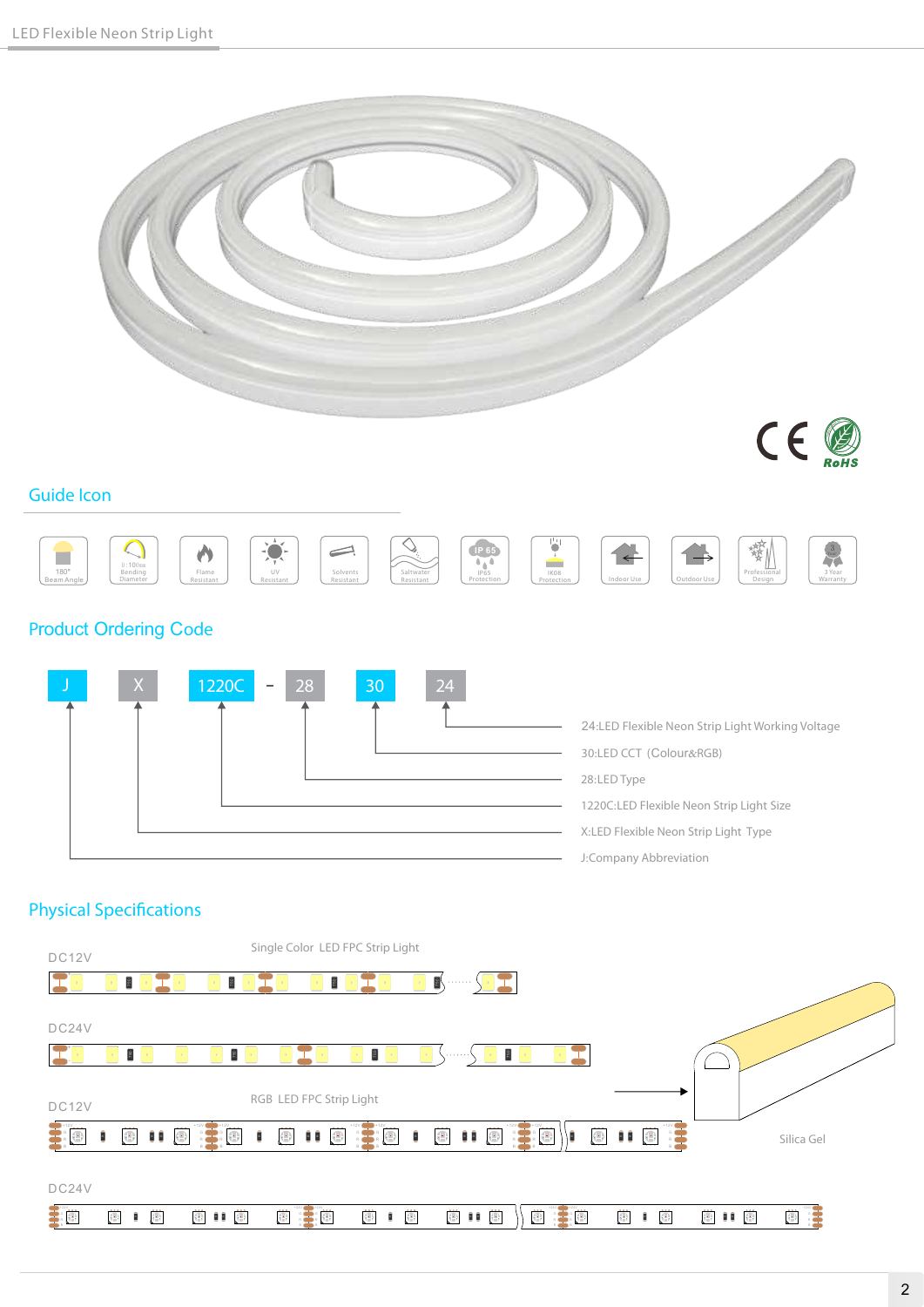## Light Profile

| Light profile |                    |
|---------------|--------------------|
|               | 180° Domed Surface |
|               |                    |



## Bending Direction







Minimum Bending Diameter

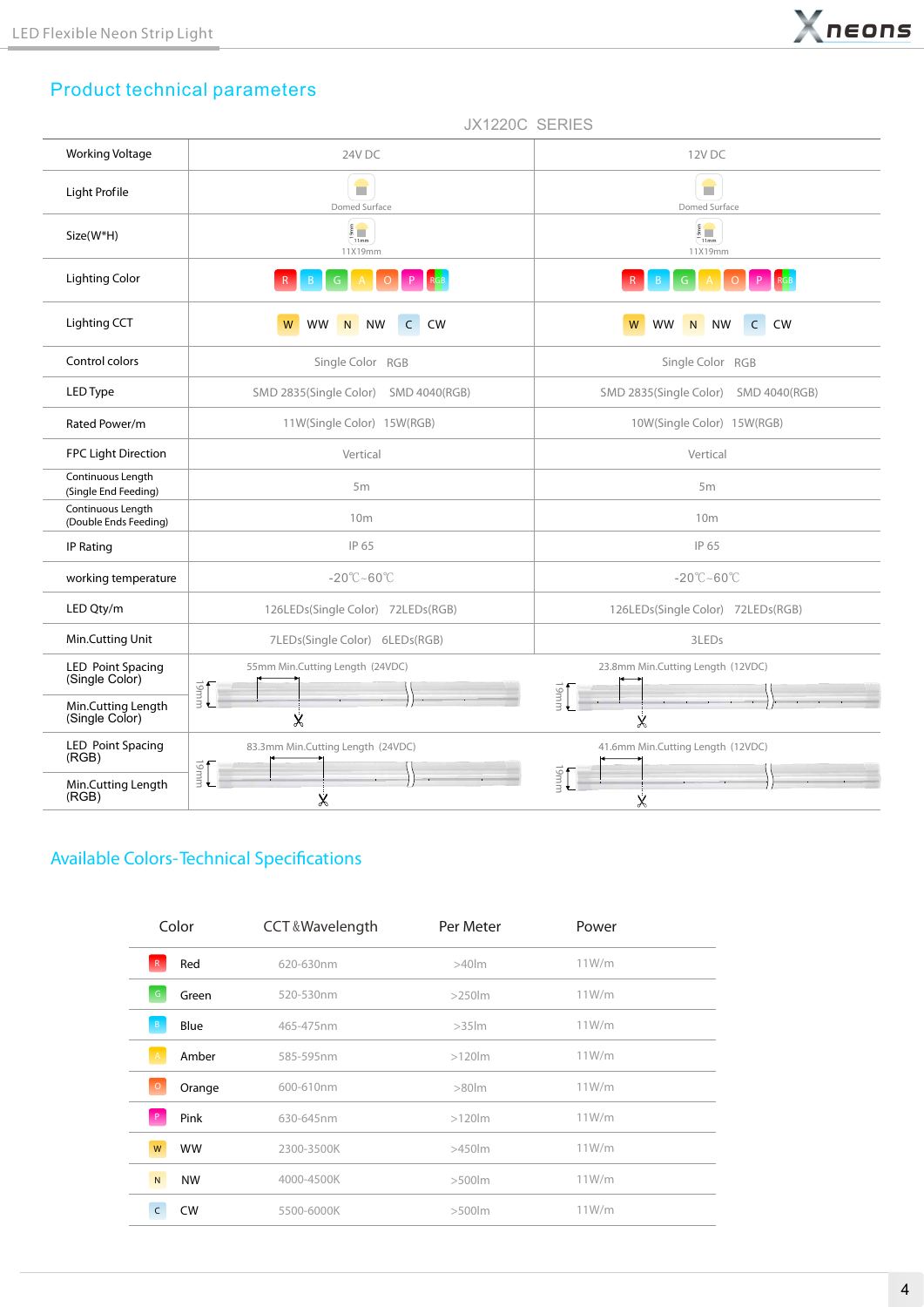### Light distribution curve (Single Color)



#### Light distribution curve ( RGB)







#### LED Strip Light Loading Chart (Single Color)

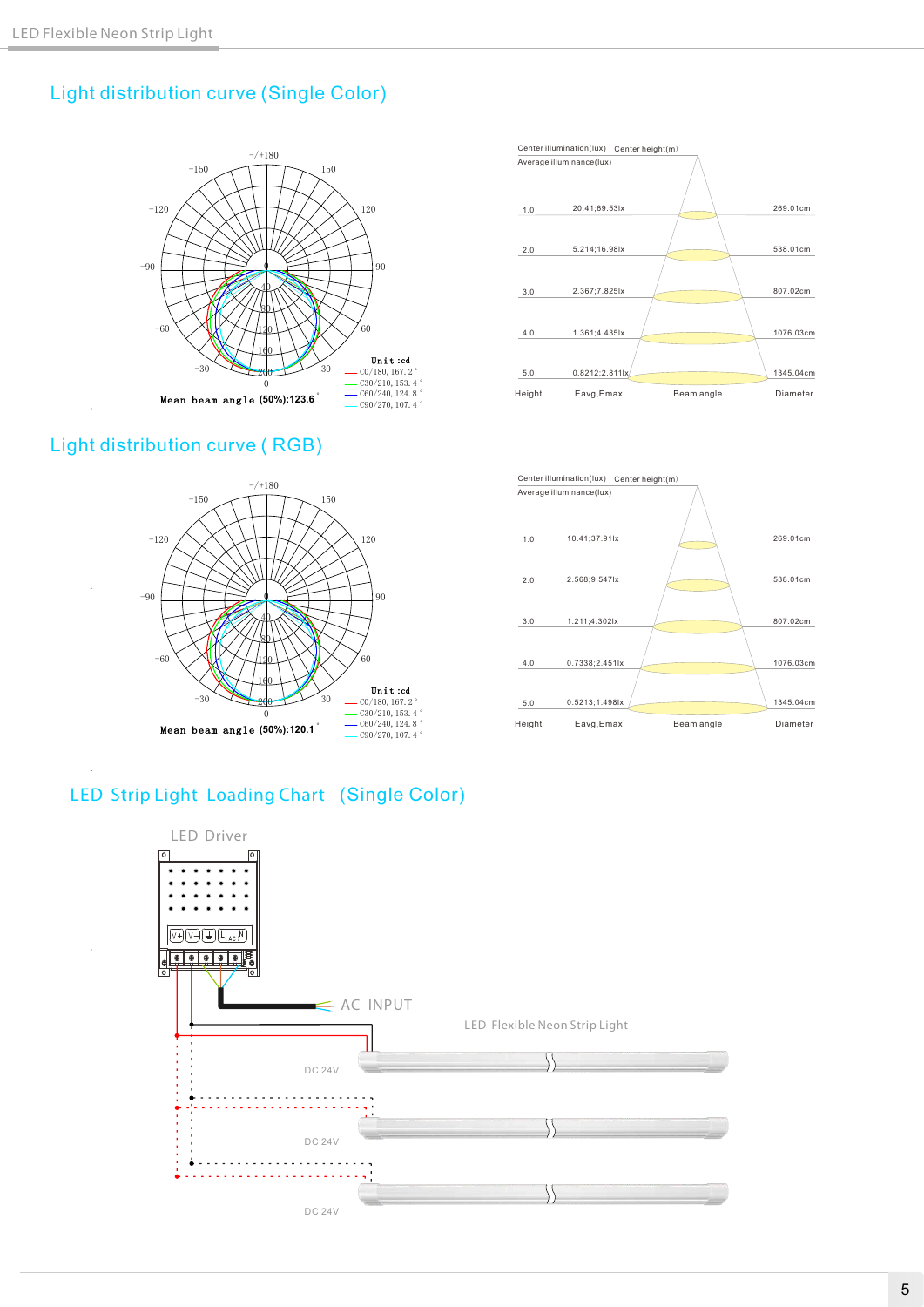#### LED Strip Light Loading Chart ( RGB)



## Loading Chart

| <b>Rated Power</b> | Power Supply |  |
|--------------------|--------------|--|
|                    | 66W          |  |
| 11W/m              | 5m           |  |



Single Feed

| Rated Power | Power Supply    |  |
|-------------|-----------------|--|
|             | 140W            |  |
| 11W/m       | 10 <sub>m</sub> |  |